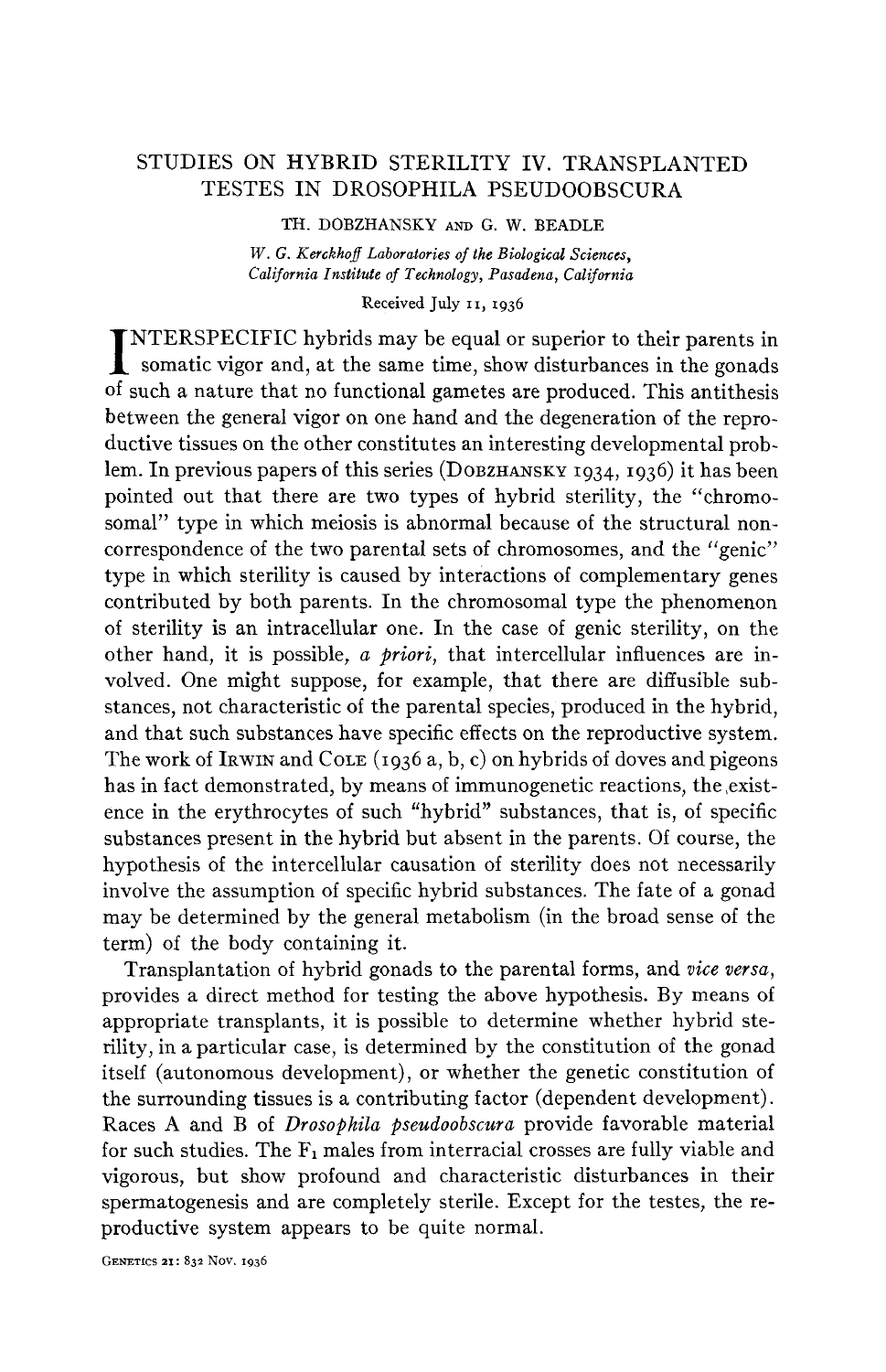### TESTIS TRANSPLANTATION *833*

#### MATERIAL AND METHODS

The technique of transplantation developed by EPHRUSSI and BEADLE  $(1935, 1936)$  for Drosophila has been used successfully by these workers for transplanting larval testes of *D. melanogaster* (unpublished). In case of *D. pseudoobscura* special thin-walled large-bore micro-pipettes were employed, but otherwise the technique was essentially the same as described for *D. melanogaster.* Larval testes must be handled with a good deal of care to avoid rupturing the delicate external membrane. Unless otherwise stated, the transplantations described below were made with larvae approaching the prepupal stage.

Four strains of *D. pseudoobscura* were used: wild type strains Zuni-5 (race A, strong), and Seattle-6 (race B, moderately weak), and mutant strains eosin magenta short (race **A,** rather strong), and scutellar dela (race B, intermediate). The two latter strains carry mutant genes affecting the eye color as well as that of the testicular envelope. The experiments were so arranged that it was possible to distinguish the implant from the testes of the host by color. Testis color in these experiments proved to develop autonomously, although non-autonomous development of this character has been observed in *D. simulans* (DOBZHANSKY 1931).

Eggs were collected over 24 hour periods at room temperature (about  $22^{\circ}$ C), then allowed to develop and hatch at  $25^{\circ}$ . Approximately 48 hours after collection, larvae were transferred to culture dishes and, from that time until transplantations were made, were grown at 19°. Larvae on which operations had been made were allowed to develop to maturity at  $25^\circ$ . In many cases, it was necessary to provide food after the operations; this was done by adding to the vial a small piece of standard food seeded with yeast.'

The implanted testes, and in some cases those of the host, were fixed and stained in aceto-carmine, and smear preparations made. Spermatogenesis in normal and hybrid males has been described previously (DOBZHANSKY 1934). The difference in spermatogenesis between hybrid and normal males is characteristic enough, so that relatively slight modifications of either are readily detectable. In the hybrids the chromosomal pairing at meiosis is more or less suppressed, no second spermatocytes are formed, and the spermatids undergo a characteristically abnormal development. All of these abnormalities were looked for in preparations of the implanted testes and in the testes of the host, especial attention being paid to chromosome pairing at diakinesis and metaphase of the first meiotic division, since the process of pairing is known to be sensitive to external agents (BAKER 1936, BAUER, unpublished).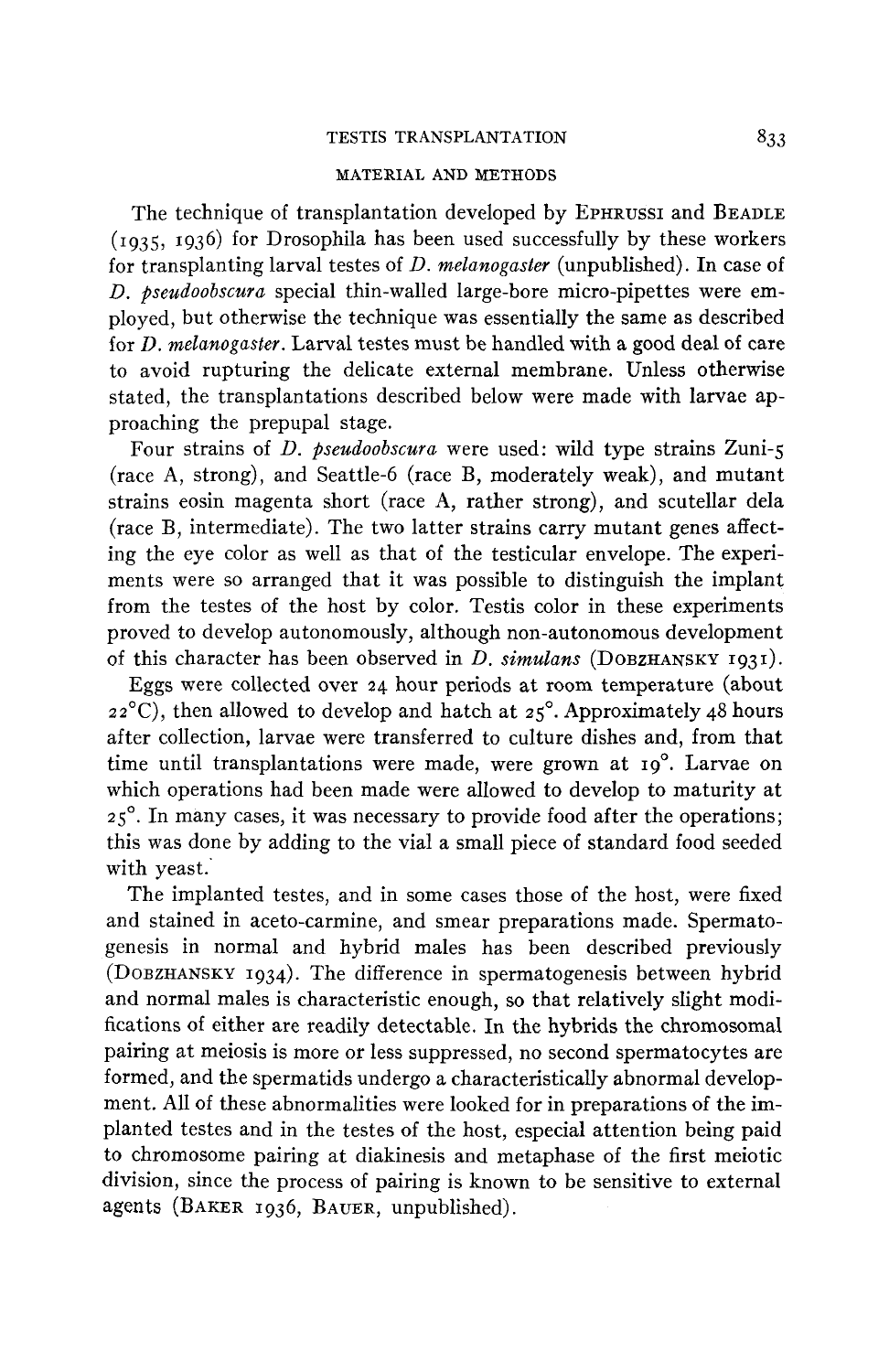### **834** TH. DOBZHANSKY AND G. **W.** BEADLE

### DEVELOPMENT OF IMPLANTED TESTES

Among 146 individuals in which testes were implanted in the larval stage, *22.8* per cent contained no implant when dissected, presumably because of loss or injury to the testis during the process of injection. Among those flies in which the implant had developed 61.1 per cent had the implant lying in the body cavity not connected with the reproductive organs of the host except by tracheal branches, **27.3** per cent had the implanted testis attached to one of the two vasa efferentia and one of the host's testes free in the body cavity, and in **11.5** per cent both the implant and one of the host's testes were attached to the same vas efferens (fig. I).



FIGURE 1.-The internal reproductive organs of eosin magenta males with  $A \circ \times B \circ h$  which testes implanted in them. The implanted testes are in this case red (stippled in the figure), and those of the host pale yellow (white in the figure). Left-both host's testes attached to the vasa efferentia, the implanted testis free. Middle-the implant attached, one **of** the host's testes free. Right-implanted and host testes attached *to* the same vas efferens.

The connection established between the implanted testis and the vas efferens of the host may become functional, as shown by the fact that the sperm from the implant may be used in fertilization (see below). When two testes are attached to the same vas efferens it is not known whether the connection is functional for both of them. The data indicate that race A testes implanted in race B hosts become attached to the ducts of the host more frequently than race B testes in race A hosts; however the numbers of individuals are so small that this conclusion cannot be established with certainty. In the hybrids in which the testes of the host are small and the implanted testis of one of the pure races is much larger, no tendency is observed for the implant to be attached in preference to the host's testes.

In a control experiment testes of eosin magenta short (race **A)** were implanted in Zuni-5 (race **A)** larvae. Spermatogenesis in the implanted testes was found to be normal, showing that the process **of** transplantation as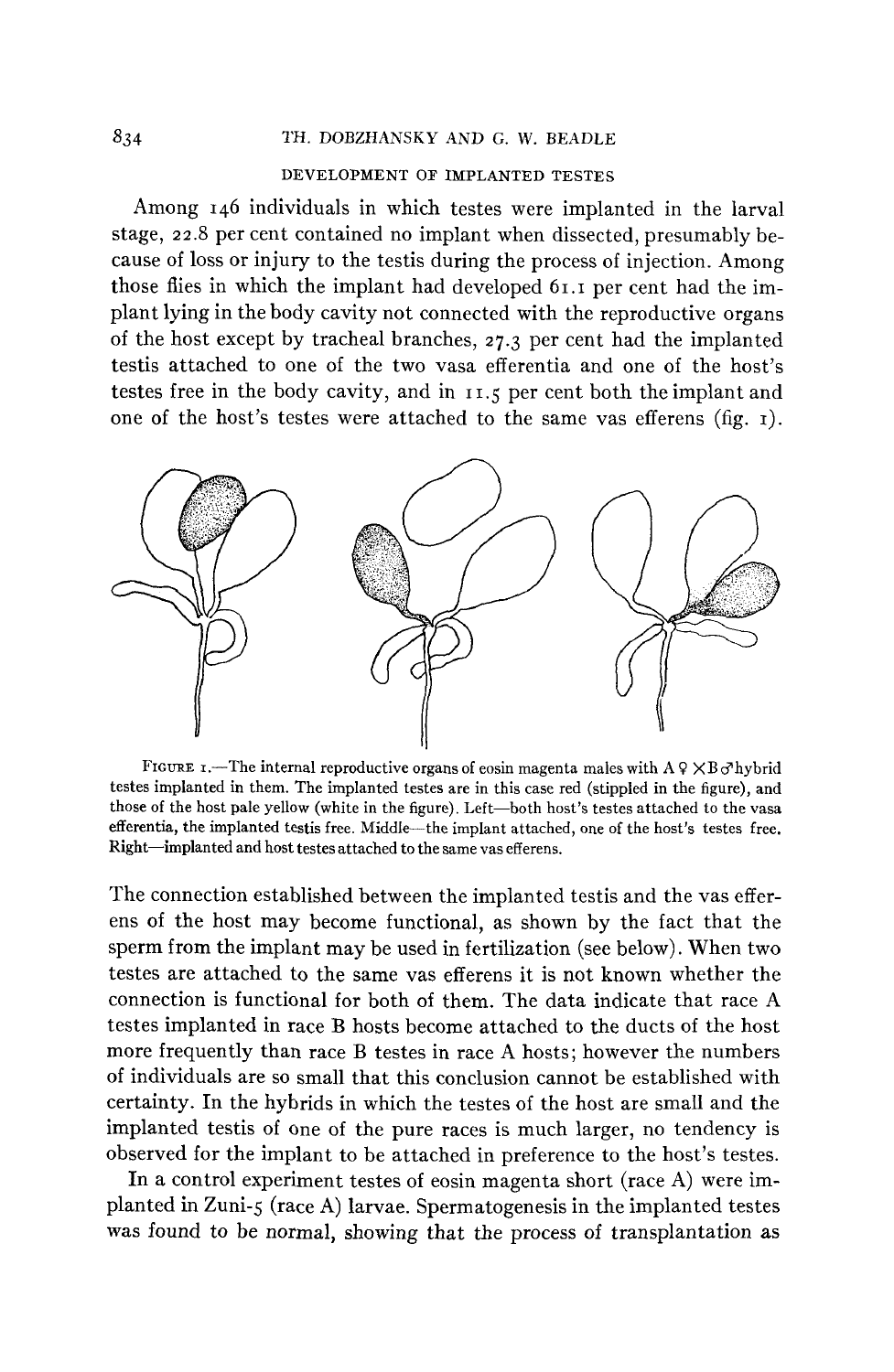such does not affect the normal development of the testis. During the entire study preparations of testes found lying free in the body cavity were kept separate from those of testes attached to the ducts; no difference was found in spermatogenesis in these two classes. Furthermore, in some cases testes were implanted into female hosts. **A** testis which develops in a female body is somewhat smaller in size than one which develops in a male. A similar observation was made in the case of certain types of gynandromorphs in *D. simulans* (DOBZHANSKY **1931).** In case of attachment to a female duct no study of spermatogenesis was made, but no abnormalities in spermatogenesis were detected where the testis was not attached to an oviduct.

#### TRANSPLANTS BETWEEN RACES

Nine Zuni (race **A)** males with dela (B) testis implants, and seven eosin magenta **(A)** males with Seattle (B) implants were studied cytologically. Spermatogenesis was found to be quite normal in all stages. In **215**  first spermatocytes, the normal number of bivalents, namely four, was observed. *D. pseudoobscura* has five pairs of chromosomes, but the fifth pair is so small that the bivalent formed by it is not usually seen at the meiotic stages. In one cell the X and *Y* chromsomes were unpaired, but such failure of pairing is occasionally observed in normal testes (DARLING-TON **1934).** In the testes of the host spermatogenesis was observed to be normal. In 85 first spermatocytes, four bivalents were observed in each, and in one cell there were three bivalents and two univalents **(X** and *Y*  chromosomes). One cyst of tetraploid spermatocytes was found. Six dela (B) males with Zuni (A) implanted testes also showed normal spermatogenesis in both the host and the implant. Four bivalents were seen in **99**  first spermatocytes in the implanted testes and in **29** spermatocytes in the host.

In order to demonstrate that spermatogenesis is not only visibly normal but also leads to the production of functional sperm, eosin magenta males with Seattle implants were crossed to eosin magenta females. Nine out of ten such crosses produced offspring, which in six cases consisted of eosin magenta individuals only, and in three cases of eosin magenta as well as wild type individuals. Clearly, in the six former only the testes of the host, and in the three latter both the host's and the implanted testes functioned. Dela males with Zuni testes implanted were crossed to dela females; one out of four cultures produced only dela flies, and the remaining three both dela and wild type flies. The cases where no offspring were produced from the implanted testes are presumably those in which the implanted testis did not become attached to the vasa efferentia. The conclusion is justified that a race **A** testis developing in a race B body neither loses its ability to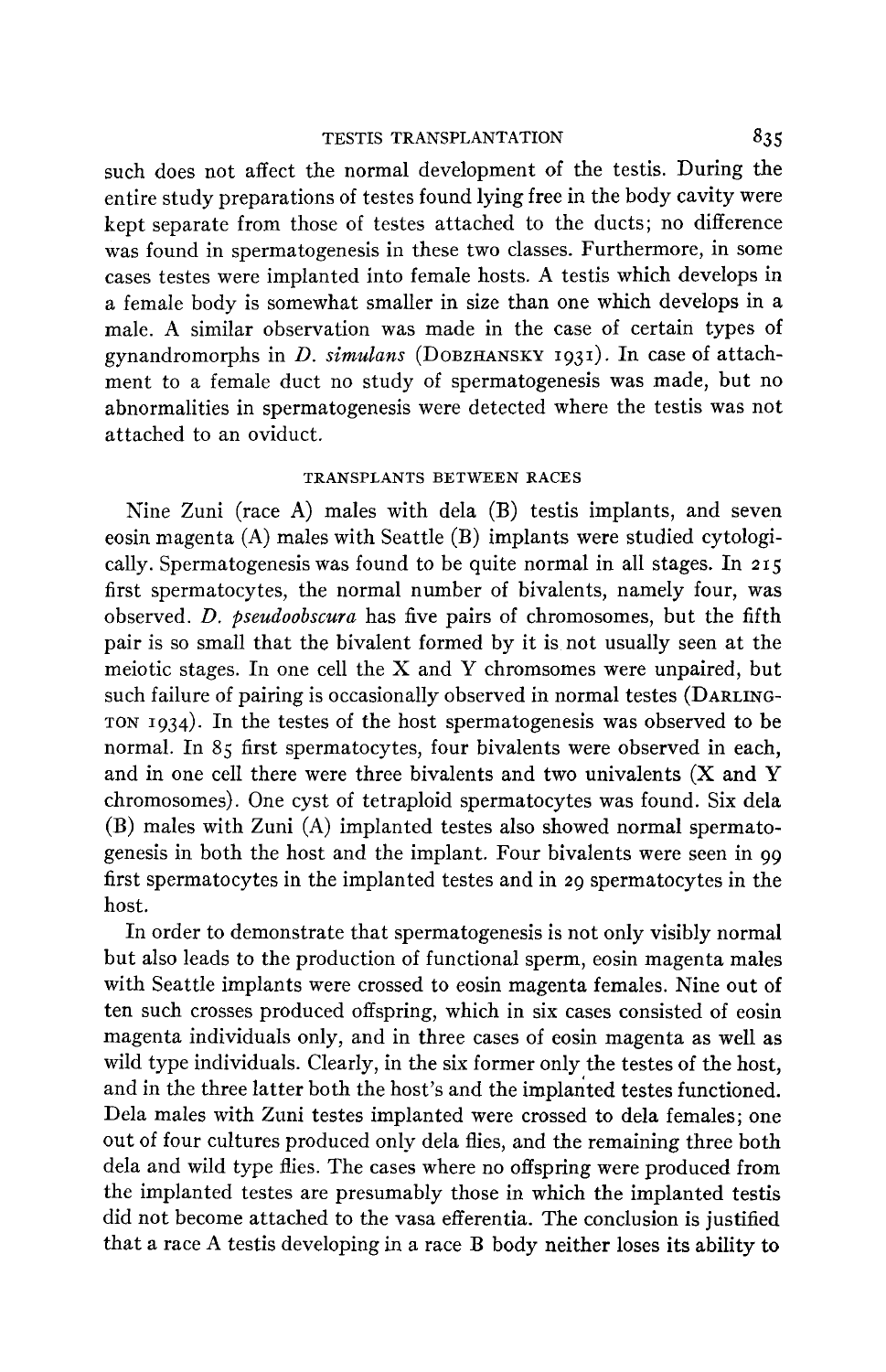### 836 **TH.** DOBZHANSKY AND *G.* W. BEADLE

function nor produces any disturbance in the testes of the host. The same is true for race B testes implanted in race A.

### IMPLANTS FROM PURE RACES TO HYBRIDS

Four experiments of this type were made:  $(i)$  eosin magenta A testes were implanted into Zuni A *9* XSeattle B *C?* hybrids, **(2)** dela B into Zuni  $A \circ \times S$ eattle  $B \circ A$ , (3) eosin magenta A into Seattle  $B \circ \times Z$ uni  $A \circ A$ , and (4) dela<sup>t</sup>B into Seattle B  $9 \times Z$ uni A $\sigma$ . In race B  $9 \times$ race A $\sigma$ <sup>1</sup> hybrid males, the testes are visibly smaller than in either pure race or in  $A \varphi \times B \varphi$ hybrids. Therefore, in the third and fourth experiments the implanted testes proved to be much larger than those of the hosts, while in the first and second experiments the implants were of the same or of slightly smaller size than those of the hosts. The implanted testes were studied cytologically and all stages of spermatogenesis proved to be normal. In the first experiment ten testes were examined and 54 first spermatocytes with four bivalents in each were seen; in the second experiment eight testes were examined and 68 spermatocytes with four and I with three bivalents (X and Y unpaired) found; in the third experiment five testes were examined and 76 cells with four bivalents found; in the fourth experiment eight testes were examined and 49 cells with four and *2* cells with three bivalents seen (X and Y chromosomes unpaired in one cell and an autosome unpaired in another).

About **12** males from each experiment were crossed to females homozygous for the recessive genes carried by the implanted testes. Since the hybrid males are normally sterile, the production of offspring from these matings would mean either that the implanted testes are able to function or that the presence of the implant induces fertility in the testes of the host. The presence of mutant genes as markers enables one to discriminate between these possibilities. Two males from each of the first, third and fourth experiments proved to be fertile, and the offspring showed that the sperm must have come from the implanted testes. We can conclude: **(I)** that the functioning of the testes of the pure races is not interfered with when they develop in the body of a hybrid, **(2)** that the testes of a hybrid host do not become fertile in the presence of a normally developed implant, and **(3)** that the ducts of the reproductive system in the hybrid males are normal and potentially functional.

## IMPLANTS FROM HYBRIDS TO PURE RACES

Four experiments were made in which testes from hybrid males were implanted in males of pure races: testes of Seattle B  $9 \times Z$ uni A  $\sigma$  hybrids in **(I)** eosin magenta A males and **(2)** dela B males, and testes of Zuni  $A \varphi \times S$ eattle  $B \varphi$ <sup>n</sup> hybrids in (3) eosin magenta and (4) dela males. In all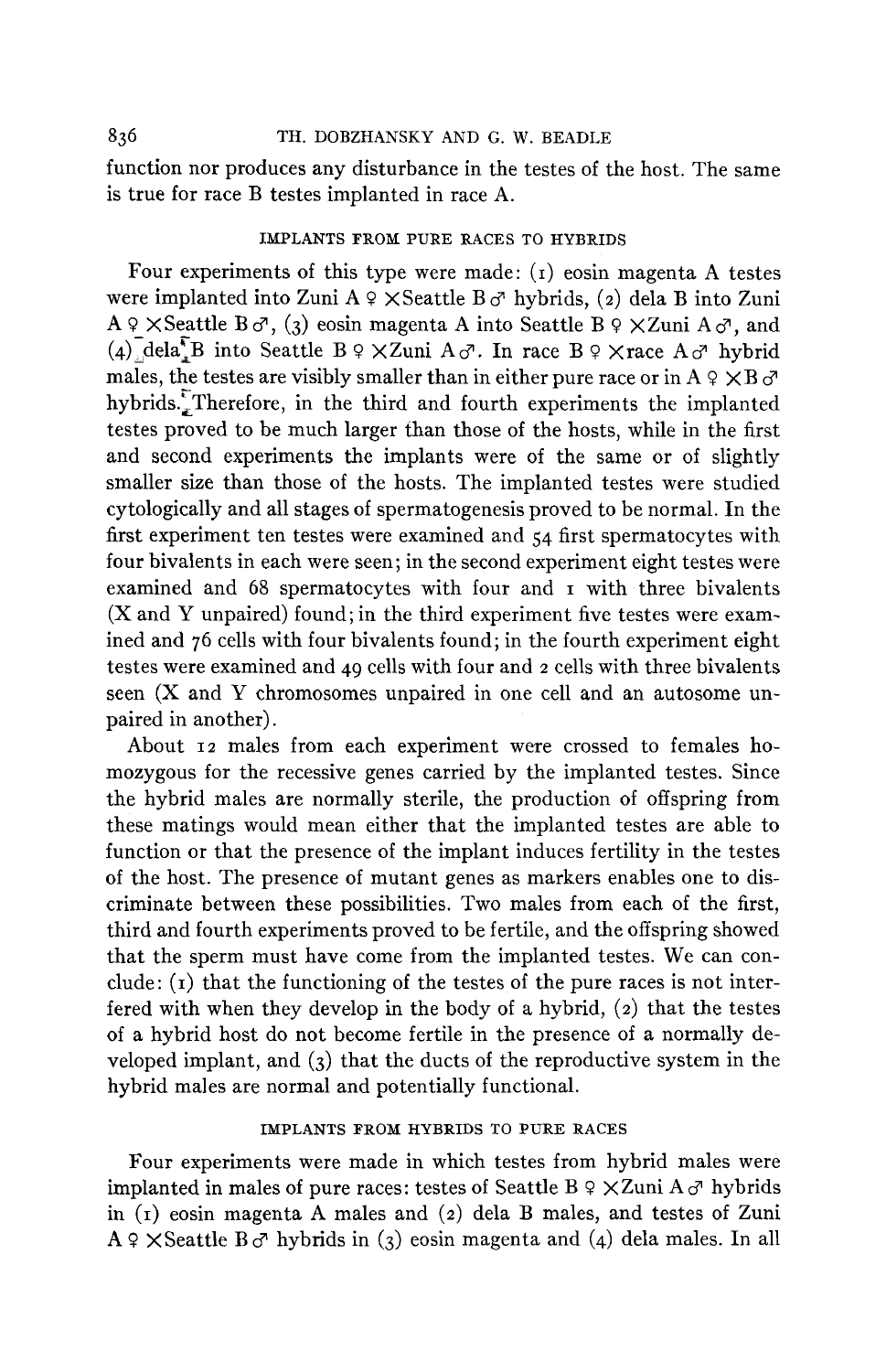cases autonomous development of the implant was observed. The B *9*   $\times$ A $\sigma$ <sup>7</sup> hybrid testes were small, and those of the A  $9 \times B \sigma$ <sup>7</sup> hybrids were about equal in size to testes of the pure race hosts. In the first, second and fourth experiments seven implants were studied cytologically; in the third experiment three testes were studied. Spermatogenesis was found to be similar to that normally observed in hybrid testes; disturbance or complete lack of meiotic pairing, absence of second spermatocytes, degeneration of the spermatids, and other characteristic abnormalities. Four testes of the hosts were also examined, and found to contain normal stages of spermatogenesis. Five males from the first experiment were tested for fertility, and all proved to be fertile. It follows that the presence of a hybrid testis in the body of a normal male induces no change either in the implant or in the host.

#### TRANSPLANTATION **AT** EARLIER STAGES

In the experiments described above, both the donors and the hosts were nearly mature larvae (since the results were uniform, data regarding the precise ages of larvae in each individual experiment have been omitted). We have seen that under these conditions the development of the implanted as well as of the host testes is autonomous. It follows that in the mature larvae the fate of the testis is already determined, in the sense that its transplantation into the body of a foreign race does not produce any effect on spermatogenesis. The possibility remains however that if the transplantations were made at an earlier stage the results would be different. **As** an analogy, the findings of BAKER **(1935)** may be mentioned here. BAKER has shown that there is a sensitive period for the influence of high temperature on the testes of *D. pseudoobscura*, and that this sensitive period lies in the prepupal stage, that is, precisely the stage at which the majority of our transplantation experiments were made.

In the following two experiments the donor and the host larvae were much younger than in those experiments reported above, namely three days before pupation, which corresponds to the end of the second or the beginning of the third larval instars. After the operations were made, the larvae were given food sufficient to cover the period to pupation. The experiments were: (I) implants of Zuni A and *(2)* of Seattle B testes in dela  $B \Omega \times Z$ uni  $A \sigma$ <sup>n</sup> hybrid larvae. Cytological examinations were made on five testes from the first experiment and on seven testes from the second. All stages of spermatogenesis were found to be normal: **72** spermatocytes in the first and 64 in the second experiment were found to contain four bivalents each; one testis from the first experiment contained a cyst of tetraploid cells, and in another testis a spermatocyte with only three bivalents **(X** and Y unpaired) was found.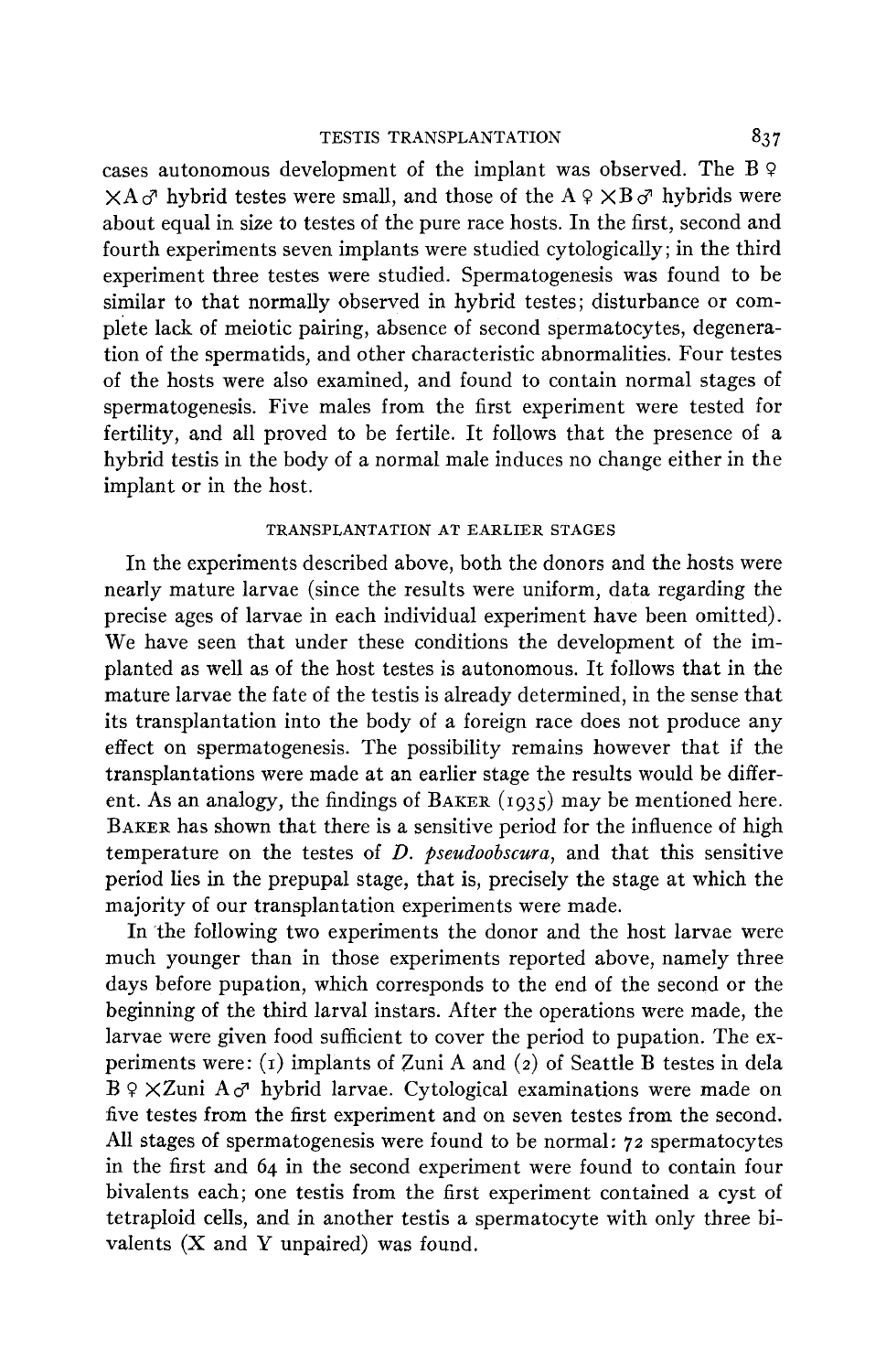### *838* TH. DOBZHANSKY **AND** *G.* **W. BEADLE**

About a dozen males from each of the two experiments were tested for fertility by crossing them to eosin magenta and to dela females respectively. Three males from the first, and none from the second experiment proved fertile. This low frequency of fertile males is due to the fact (ascertained by dissection) that in the large majority of males the implanted testis was not attached to the vasa efferentia.

#### DISCUSSION

Only few transplantation studies have been made which bear on the question of hybrid sterility in other insects. BYTINSKI-SALZ (1933) transplanted the ovaries of the pupae of the hybrid *Celerio euphorbiae*  $9 \times C$ . *gallii* $\sigma$  into pupae of the parental species. Normally the ovaries of the donor do not develop to maturity, since the hybrid does not survive the pupal stage; but the transplants were observed to grow and to form nearly mature eggs. It remains unclear whether in these experiments a transformation of a sterile gonad into a fertile one is involved, or (which seems vastly more probable) merely a survival of an organ which would normally die together with the organism containing it. EPHRUSSI and BEADLE **(1935)** transplanted the ovaries of *Drosophila simulans* to *D. melanogaster,*  and found that the implant produces functional ova (the hybrid between these two species is completely sterile). Thus, the development of the ovary of one species in the body of another does not lead to a condition resembling hybridity. EPHRUSSI and MONOD (unpublished) transplanted the ovaries of *D. melanogaster* into *melanogaster* X *simulans* hybrid larvae. The resulting adult flies have three ovaries; two ovaries of the host are rudimentary (as they normally are in the hybrid), while in the implanted ovary apparently normal ova are present. The conclusion is that the ovary of *melanogaster* is not affected by development in the hybrid organism.

The data presented in the present paper are consistent throughout. The testes of one pure race develop normally in the body of the other race and in the hybrids, and the hybrid testes develop autonomously in the body of either race. Cytological investigation shows that there is no detectable influence of the host on the implant. Pure race testes produce functional sperm in the hybrid body, and the hybrid testes never develop fertility when implanted into the pure races. The development of the testes is autonomous, "herkunftsgemäss" and not "ortsgemäss." It follows that the condition of the gonad is determined by the genetic structure of the cells within the gonad and not by interactions between the gonad and influences emanating from other parts of the body. The only escape from this conclusion is to suppose that in our experiments the transplantations were made after the period during which the gonad may be sensitive to the influences of other parts of the body has passed. Such a supposition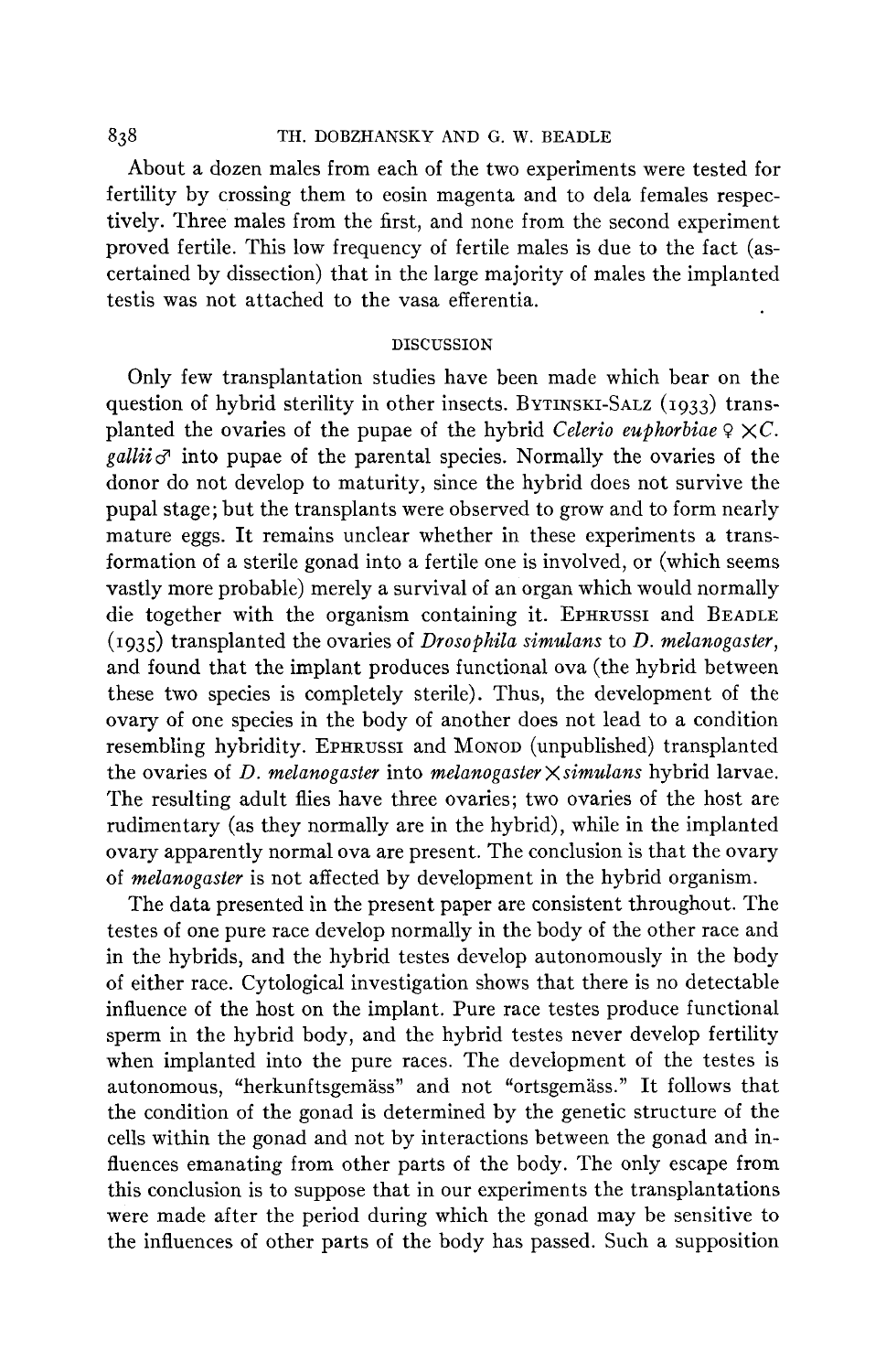has little chance to be correct, not only because some of the experiments were made in rather young larvae, but also because in *D. pseudoobscura*  the proliferation of the primary spermatogonia continues during the whole of the pupal and large part of the adult life. At the stage at which the transplants were made the gonads contain mainly spermatogonia and a few spermatocytes. In other species of Drosophila, notably in *melanogaster*  and *simulans,* the situation is different in this respect.

The phenomenon of sterility in the interracial hybrids in *U. pseudoobscura* must be intragonadal in nature. It would seem that only those external influences can modify the behavior of the sex cells which can act directly on the gonads. No "somatic induction" is likely to occur. This consideration is of importance for planning experiments which have to do with the physiology of sterility. It may be noted here that in cases where the sterility is of the chromosomal type **(DOBZHANSKY 1934,** 1936) the phenomenon is almost of necessity an intracellular one; but where genic sterility is concerned both intra- and intercellular causations are *a priori* equally possible. Hence, the results of this investigation of *D. pseudoobscura* cannot be generalized further. It should also be noted that transplantation of gonads between species may be expected on *a priori*  grounds to produce in some cases a suppression of the implants. Such a suppression may not mean however that a condition resembling hybrid sterility is induced, unless it is demonstrated that cytological abnormalities resembling those found in sterile hybrids are apparent.

### **SUMMARY**

Larval testes of race A were implanted into race B larvae, and *vice versa.*  Testes of  $A \times B$  hybrids were implanted into the pure races, and pure race testes were implanted into hybrids. Study of spermatogenesis has shown that the development of the implanted testes as well as of those of the host is autonomous in all cases. It follows that in *Drosophila pseudoobscura*  the structure of the gonad is determined by its own genetic constitution and not by the genetic constitution of the surrounding soma.

### LITERATURE CITED

- BAKER, H. S., 1935 Influence **of** temperature on testis size in *Drosophila pseudoobscura.* Amer. Nat. *6g:* 412-416.
- BYTINSKI-SALZ, H., 1933 Untersuchungen an Lepidopterenhybriden 11. Entwicklungsphysiologische Experimente iiber die Wirkung der disharmonischen Chromosomenkombinationen. Arch. EntwMech. Org. **129:** 356-378.
- **DARLINGTON, C.** D., 1934 Anomalous chromosome pairing in the male *Drosophila pseudoobscura.*  Genetics **19:** 95-118.

DOBZHANSKY, TH., 1931 Interaction between female and male parts in gynandromorphs **of**  *Drosophila simulans.* Arch. EntwMech. Org. **123** : 719-746.

1934 Studies on hybrid sterility I. Spermatogenesis in pure and hybrid *Drosophila pseudoobscwa. Z.* Zellf. mik. Anat. **21: 169-223.**